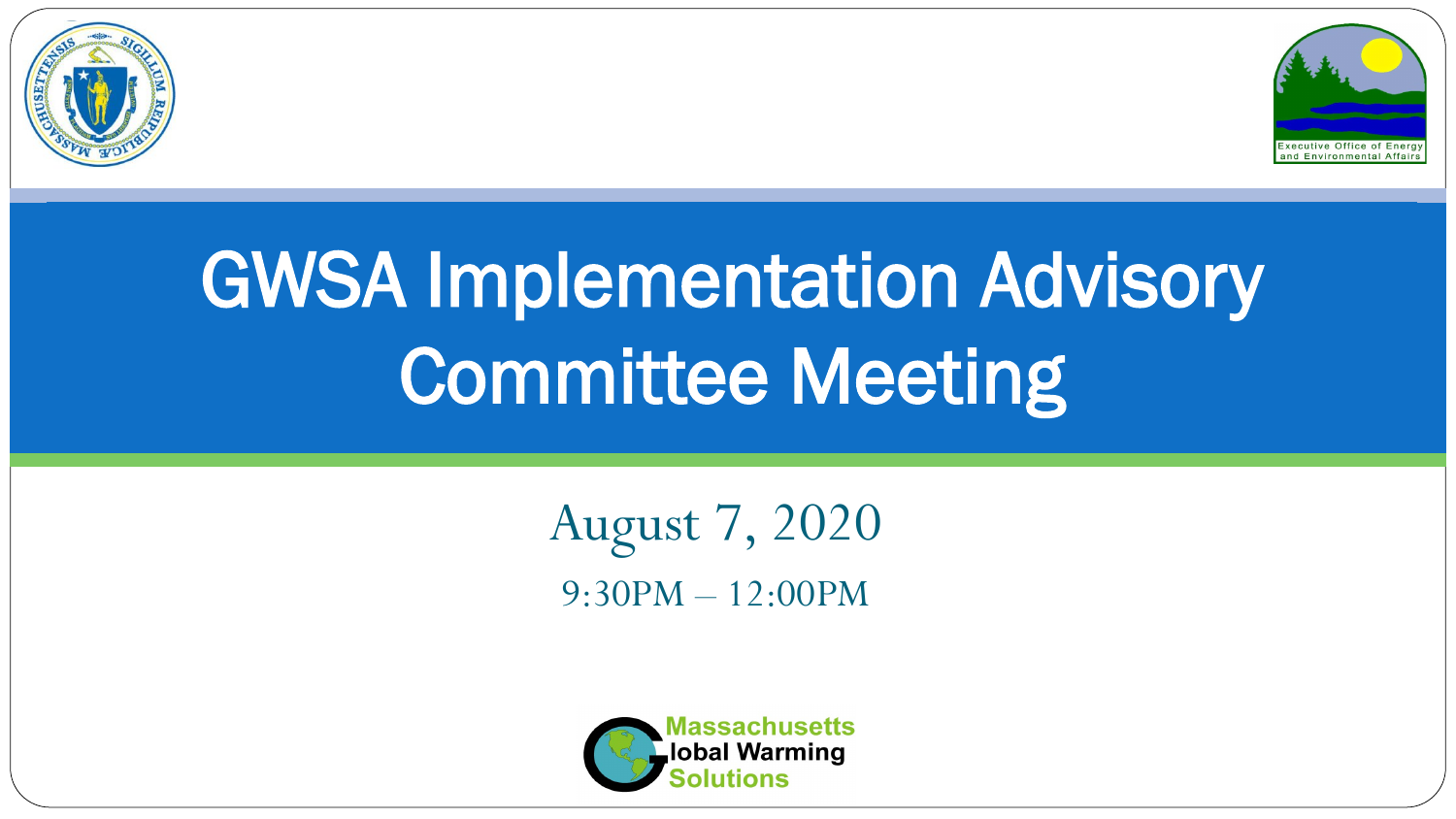- Review & approve June 11, 2020 meeting minutes
- State agency updates
- IAC Working Group discussion on policy recommendations for the 2030 CECP
- Discussion on potential release plan and stakeholder engagement around the 2050 Roadmap, Technical Reports, and 2030 CECP
- Other IAC business
- Public comment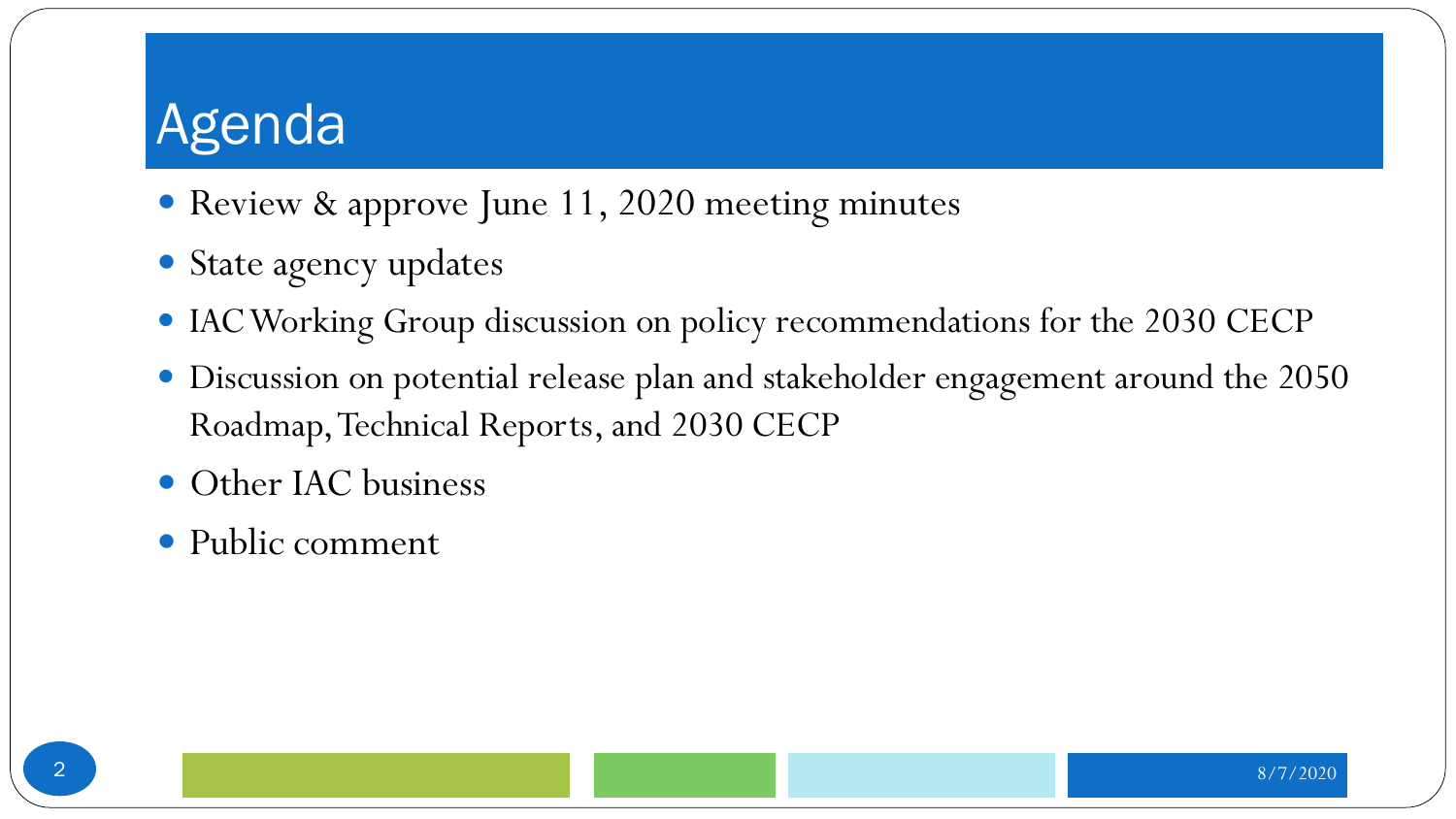- **Review & approve [June 11, 2020 meeting minutes](https://www.mass.gov/doc/draft-meeting-minutes-0/download)**
- **State agency updates**
- IAC Working Group discussion on policy recommendations for the 2030 CECP
- Discussion on potential release plan and stakeholder engagement around the 2050 Roadmap, Technical Reports, and 2030 CECP
- Other IAC business
- Public comment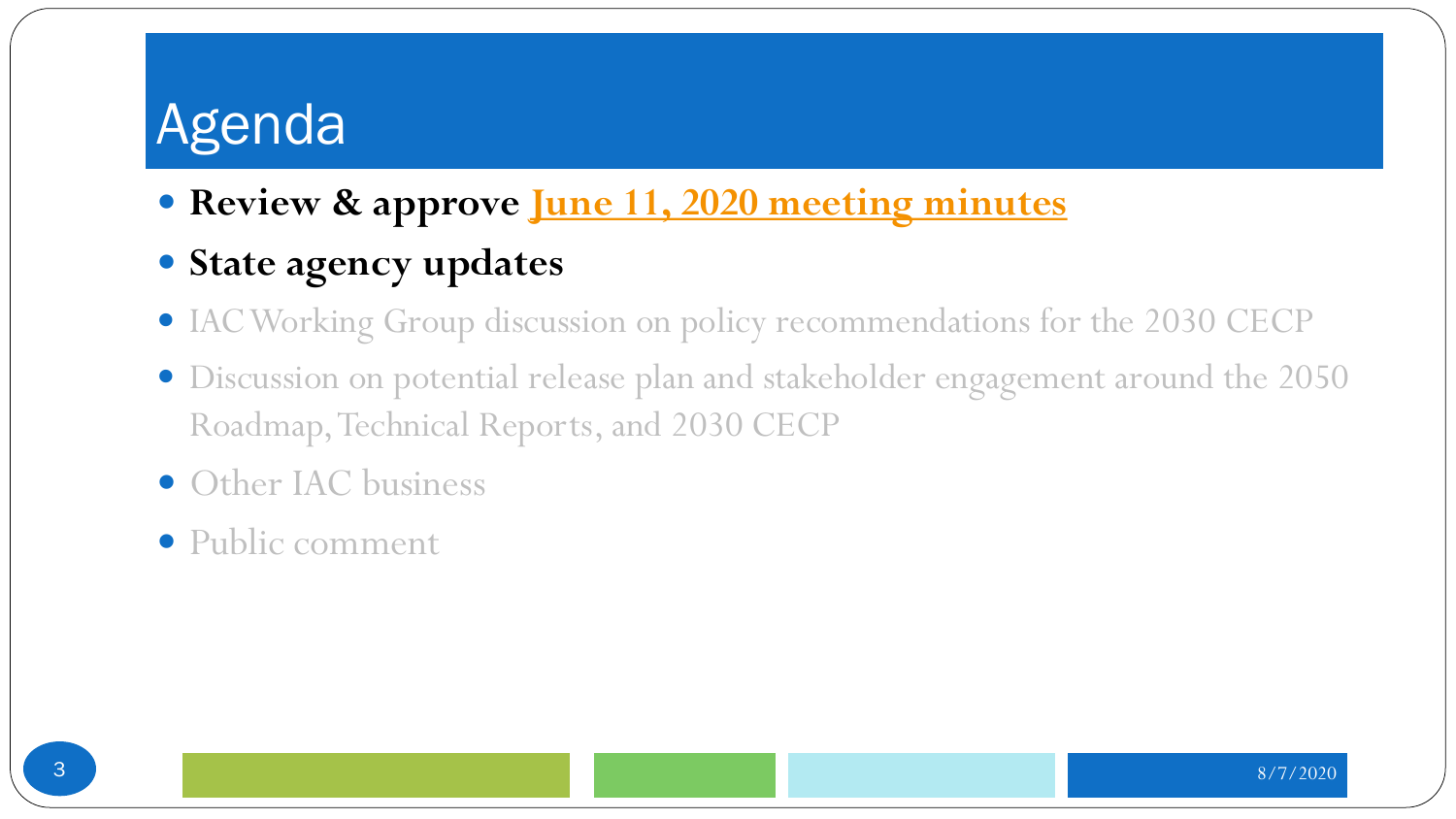- Review & approve June 11, 2020 meeting minutes
- State agency updates
- **IAC Working Group discussion on policy recommendations for the 2030 CECP**
- Discussion on potential release plan and stakeholder engagement around the 2050 Roadmap, Technical Reports, and 2030 CECP
- Other IAC business
- Public comment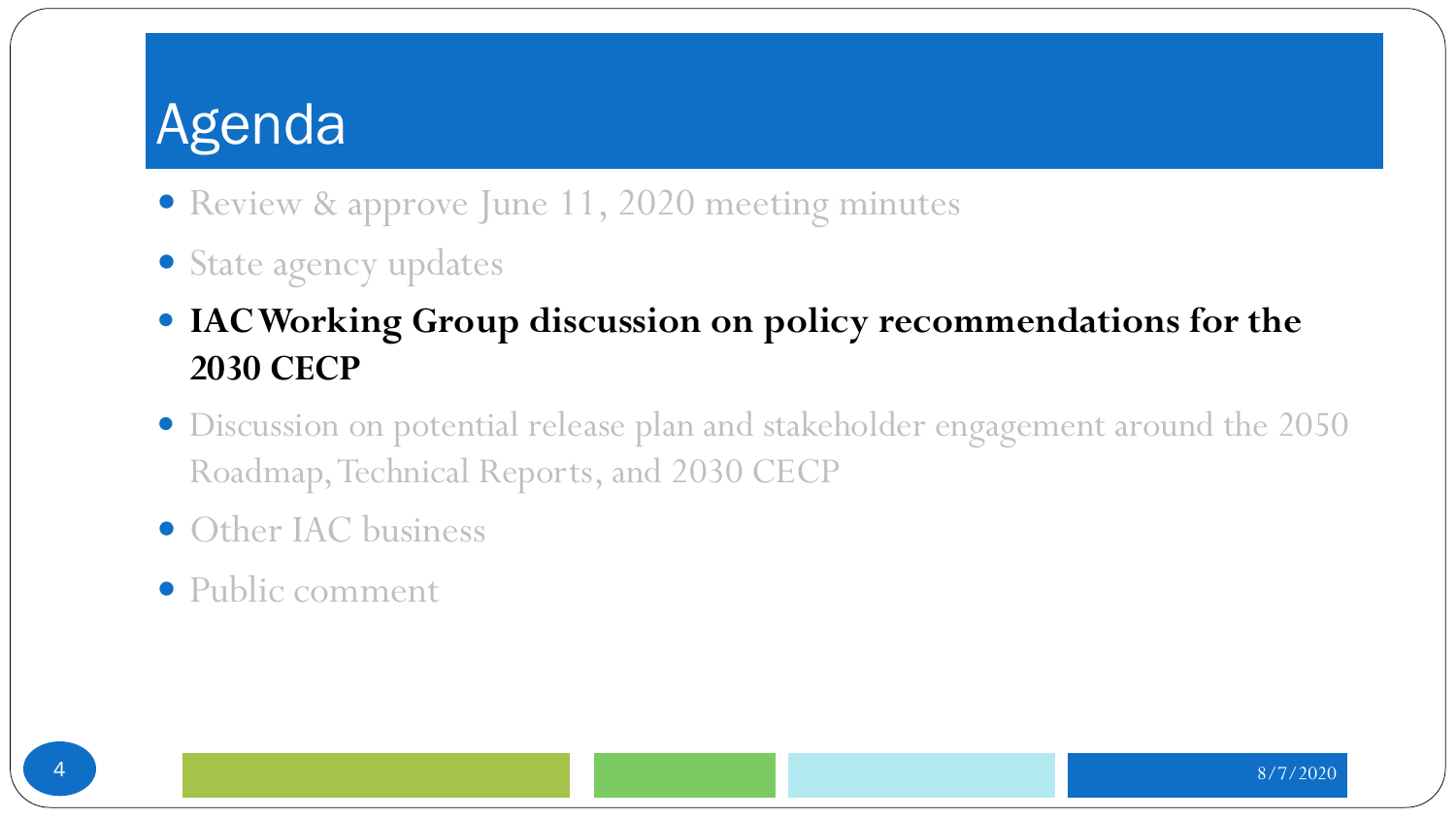# Key metrics for 2030 based on 90x50 analysis

| Sector           | <b>Key Policy Areas</b>              | <b>Key metric in 2030</b>                                                                                                                   |
|------------------|--------------------------------------|---------------------------------------------------------------------------------------------------------------------------------------------|
| <b>Buildings</b> | <b>Building Code</b>                 | 25% drop in Energy Use Intensity (EUI) of new construction                                                                                  |
|                  | <b>Envelope Efficiency</b>           | 10% EUI reduction at equipment/envelope turnover by 2030                                                                                    |
|                  | Efficient and clean home<br>heating  | $\sim$ 1,000,000 housing units are converted to heat pump system for<br>heating and cooling, mostly from fuel oil but some from natural gas |
| Transportation   | Light-duty vehicles (LDV)            | $\sim$ 1,000,000 electric LDV on the road, esp. for high-mileage use                                                                        |
|                  | Medium/Heavy-duty vehicles<br>(MHDV) | 2,500 electric MHDV (school, transit, coach)<br>20% reduction in fuel carbon intensity                                                      |
|                  | Vehicle miles traveled (VMT)         | 20% reduction in VMT, esp. high-mileage commuting                                                                                           |
| Electricity      | Clean energy                         | 40% RPS/CES; 20% CES-E<br>Sec. 83(d) operational<br>3,200 MW of new MA offshore wind<br>$>$ 3,200 MW of new MA solar                        |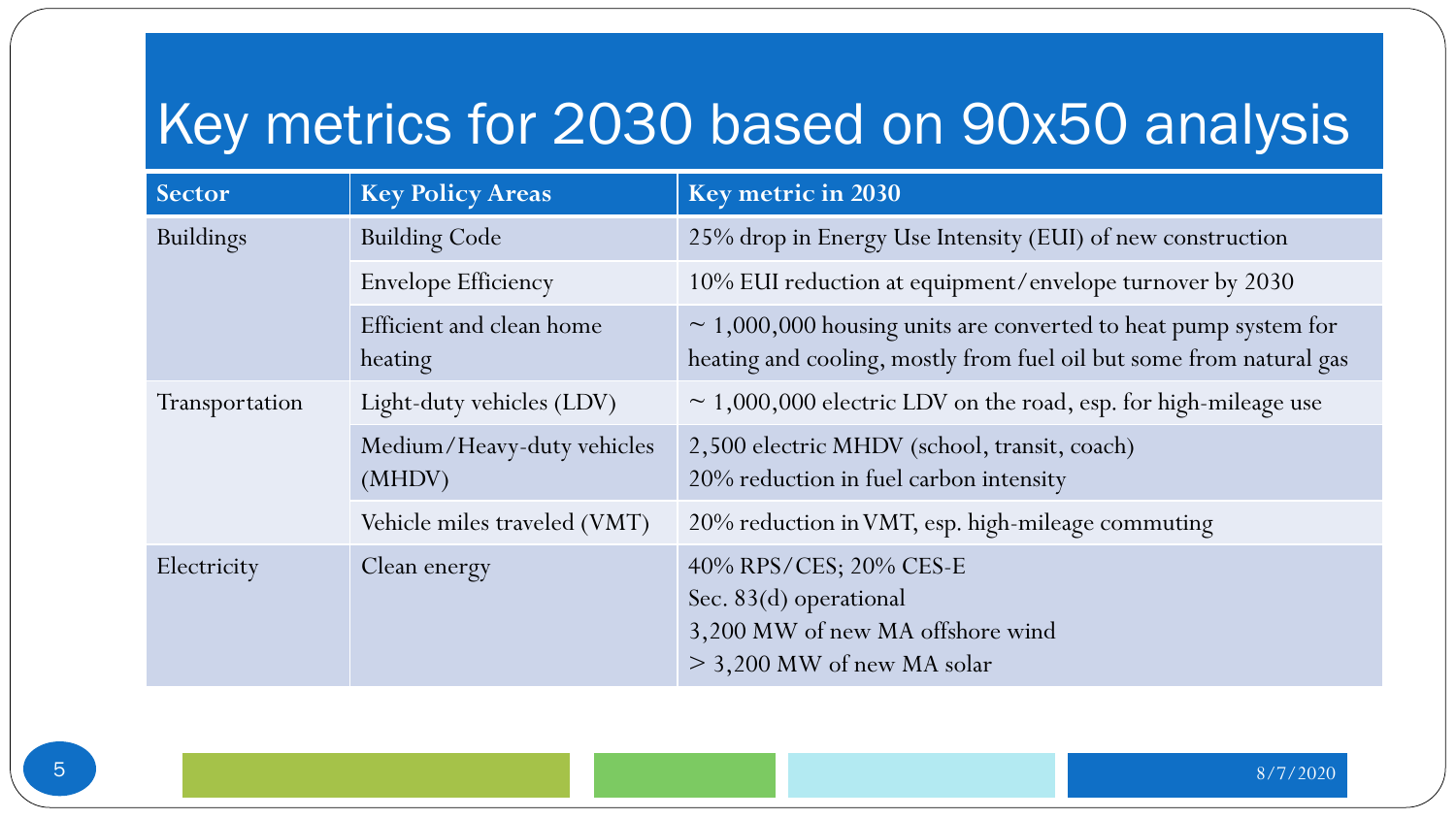#### **IAC Work Group Discussion**

- Climate Justice WG reports on their policy recommendations & IAC discussion
- Buildings, Transportation, Electricity, and Nature-Based Solutions and Land Use:
	- latest thinking on the WG's policy recommendations
	- cross sectoral policy considerations
	- process and timeline for finalizing the WG policy recommendations and getting IAC endorsement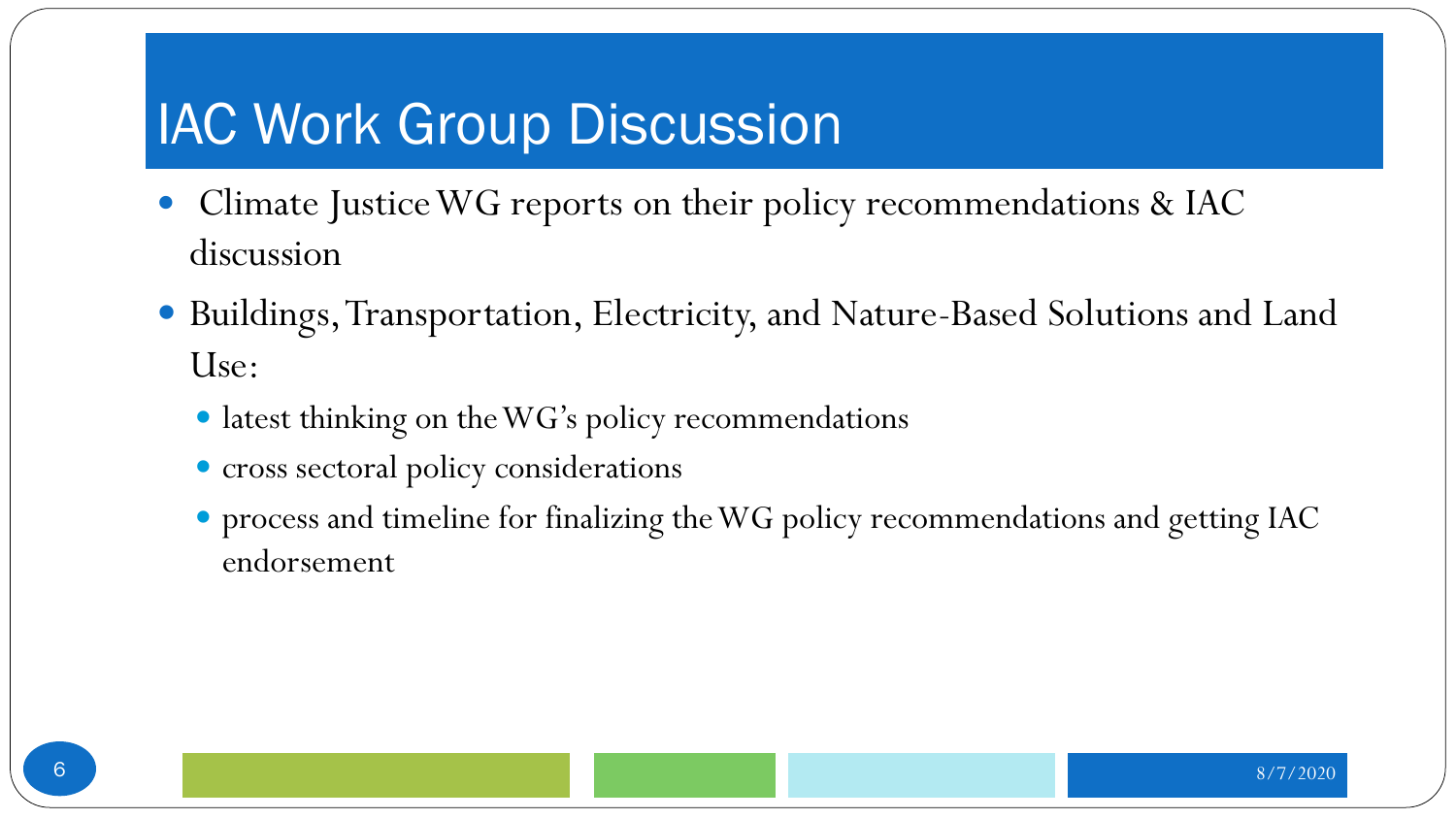- Review & approve June 11, 2020 meeting minutes
- State agency updates
- IAC Working Group discussion on policy recommendations for the 2030 CECP
- **Discussion on potential release plan and stakeholder engagement around the 2050 Roadmap, Technical Reports, and 2030 CECP**
- Other IAC business
- Public comment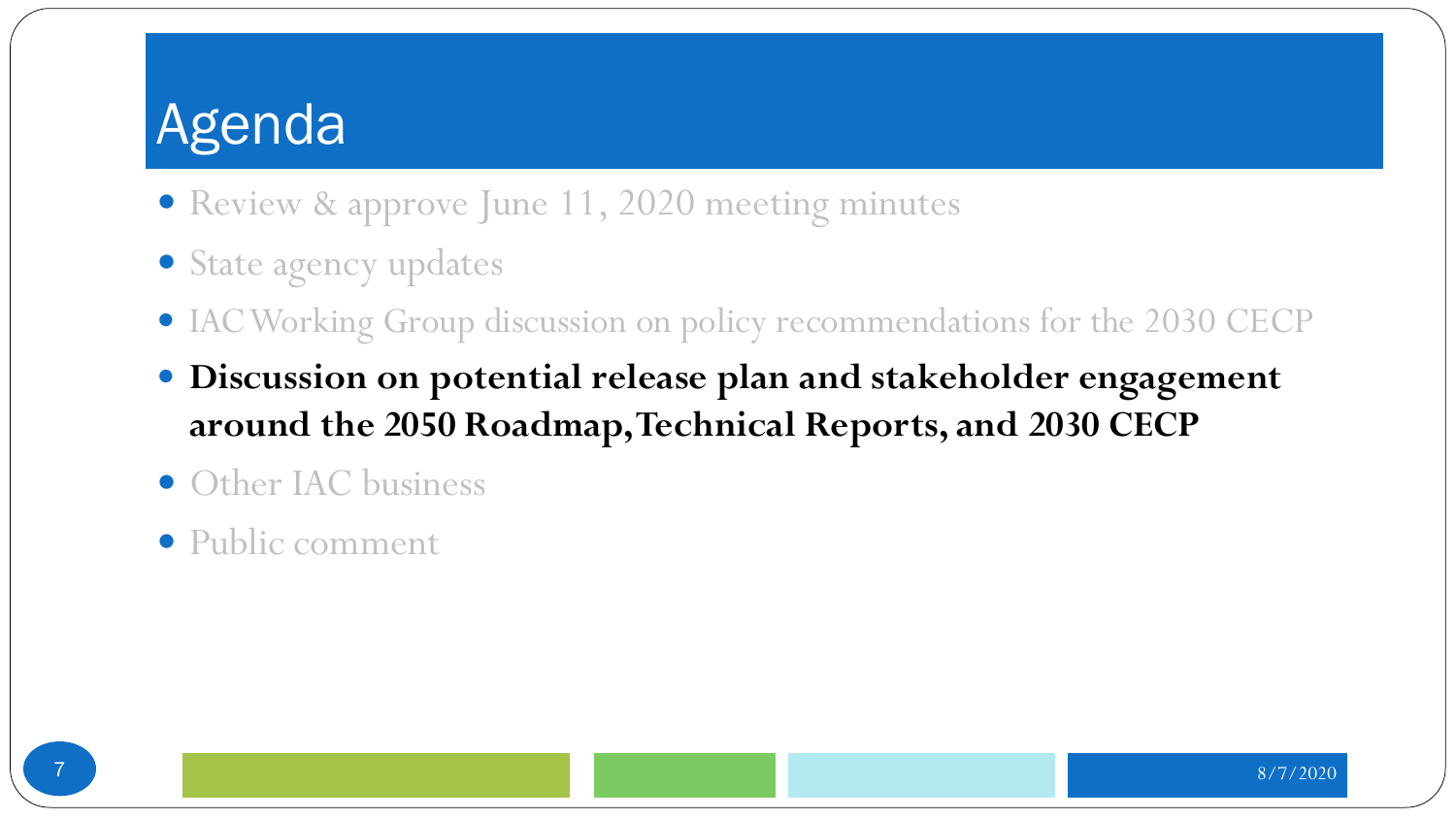## **Currently Considering**

#### Sept. 2020

\* DRAFT Technical Appendix report on full 2050 deep decarbonization pathways analysis

#### Dec. 2020

\* 2050 Roadmap + all Tech. Appendices (Full/Final)

\* DRAFT Clean Energy and Climate Plan for 2030

\* DRAFT 2030 Limit Determination

#### Jan. - Feb. 2021

\* Public Comment Period

#### March 2021

\* Clean Energy and Climate Plan for 2030 (Final)

\* 2030 Limit Determination (Final)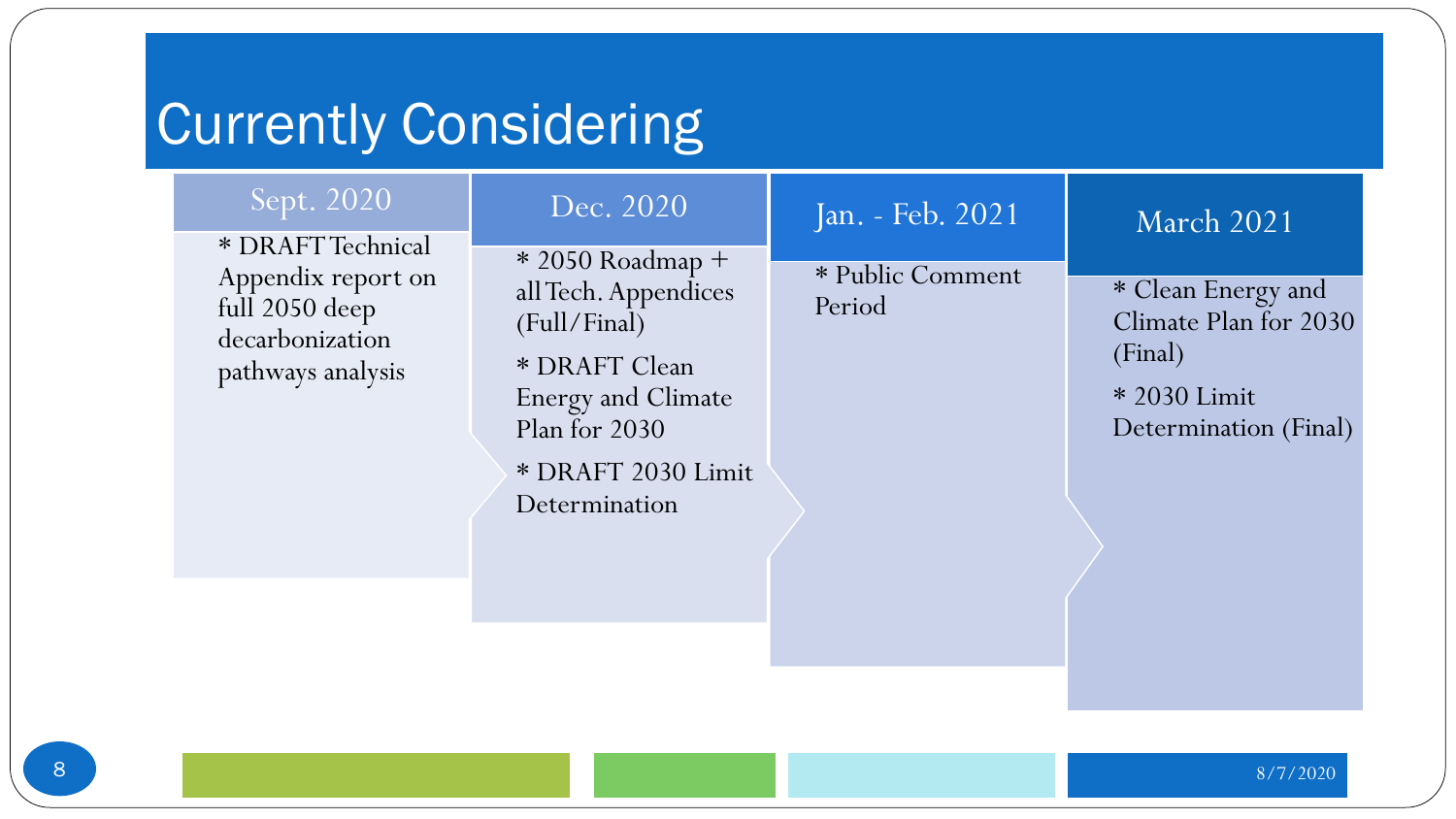- Review & approve June 11, 2020 meeting minutes
- State agency updates
- IAC Working Group discussion on policy recommendations for the 2030 CECP
- Discussion on potential release plan and stakeholder engagement around the 2050 Roadmap, Technical Reports, and 2030 CECP
- **Other IAC business**
- Public comment